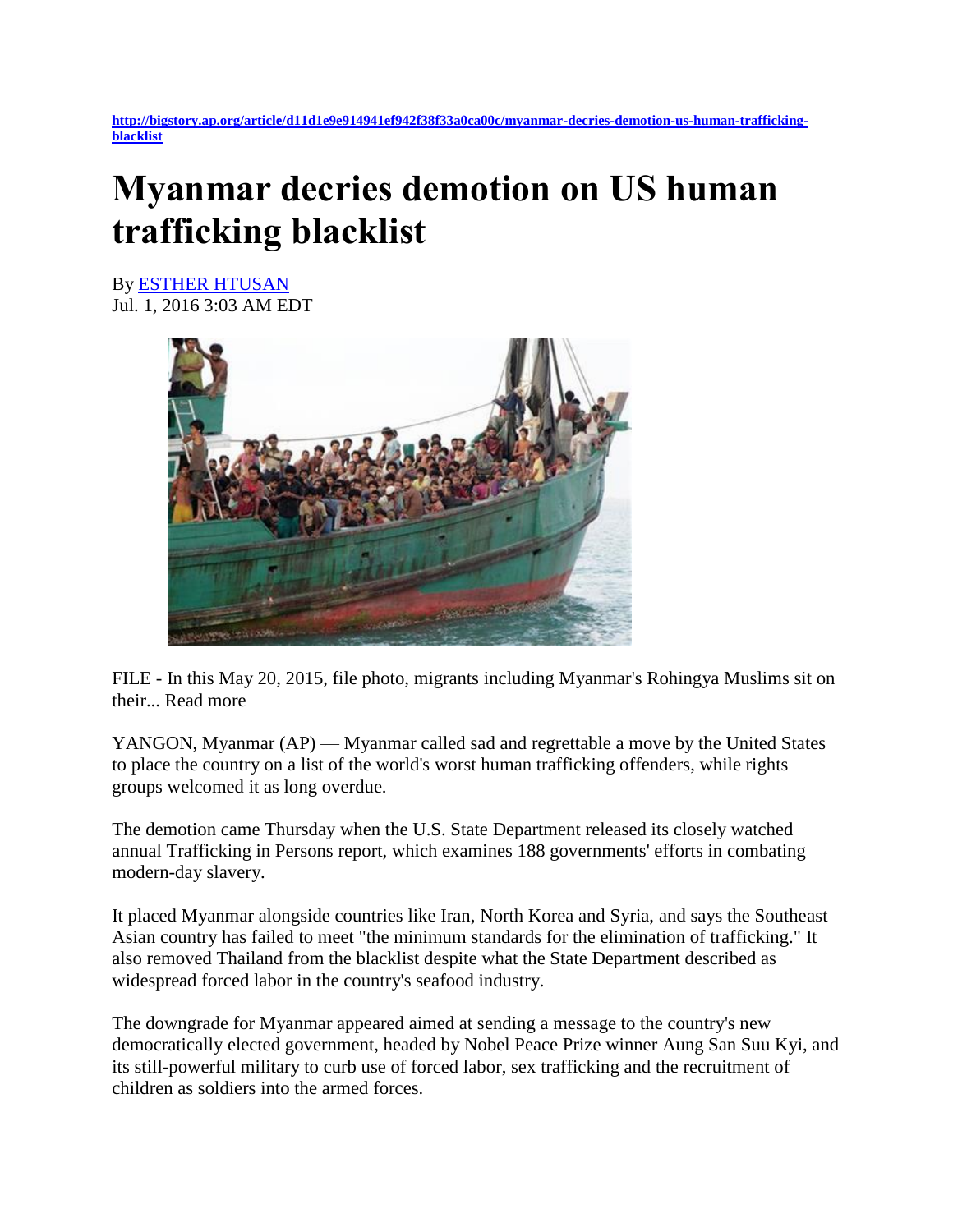Suu Kyi has been criticized for failing to address widespread persecution of the Rohingya Muslim minority in the Buddhist country.

Her government criticized the demotion as failing to recognize the country's progress.

"We are very sad that we have not been recognized for making positive changes," said presidential spokesman Zaw Htay. "In their report, they didn't mention the progress and development we have made for our country."

Myanmar's Foreign Ministry called the downgrade "regrettable" and urged the U.S. not to impose restrictions that would hamper U.S.-Myanmar relations.

It also promised to step up efforts to combat trafficking measures. "The issue of human smuggling and trafficking will be addressed vigorously in close cooperation with international partners," it said.

President Barack Obama now has 90 days to determine whether to apply sanctions on so-called Tier 3 nations, including Myanmar. But the U.S. often chooses not to, based on its national security interests.

Myanmar had faced a mandatory move up or down the rankings after four years on the watch list.

Human rights groups applauded the downgrade, noting that Myanmar was evaluated mostly on the basis of what was done under the previous army-backed government. Suu Kyi's civilian administration took power in March.

"Myanmar's downgrade is overdue," said Matthew Smith of Thailand-based advocacy group Fortify Rights. "The military has long been one of Southeast Asia's worst perpetrators of human trafficking."

There was disappointment in Yangon, Myanmar's commercial center, since the U.S. action virtually precludes trade privileges that would help jumpstart economic growth after decades of ruinous military rule.

"The government and people have been trying hard for our country," said Win Aung, chairman of the Myanmar Chambers of Commerce. "We don't want anything that negatively affects our country's economy and our businesses. We are all putting so much energy in the country's transition period and we want encouragement instead of blame."

Rights groups also criticized the upgrade of Thailand, which was removed from the bottom-rung Tier 3 category and placed on the Tier 2 watch list.

Labor abuses in the Thai seafood industry gained in prominence around the globe after a twoyear investigation by The Associated Press that led to the freeing of more than 2,000 slaves and the arrest of more than a dozen alleged traffickers. Several have been convicted.